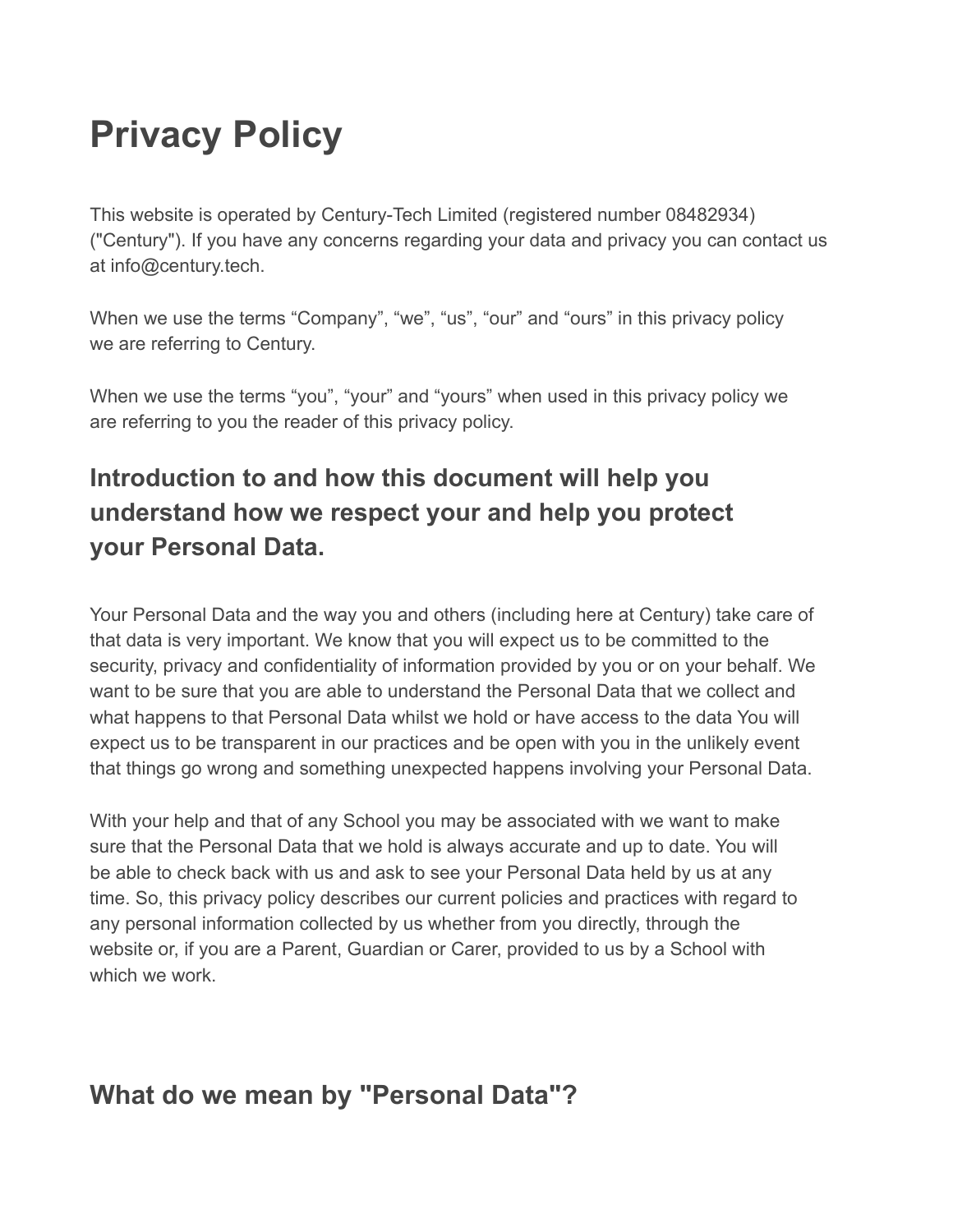Personal information means any information which identifies you, and may include information such as your name, email address, telephone number and information specifically about you (and not any other person) that we either hold or have access to. Some data falls into a category known as Special Category Data where usually the processing of that data can only be undertaken with your express consent.

## **What is Special Category Personal Data?**

Special Category Data is information relating to you as a person that identifies particular characteristics and where your privacy deserves special protection. Information relating the ethnicity, your health, religious beliefs, trade union membership and political affiliations are examples of this kind of data.

## **Our Privacy Policy**

### **To help you navigate through this document we divide it into sections that are organised as follows:**

*We tell you first how we, at Century, manage data protection; We advise you that this policy may be updated from time to time; We next tell you about the Personal Data that we collect about you; How we receive your Personal Data – the various routes by which we may find ourselves in possession of your Personal Data can be found here; If you are user or about to become a user of the Century product (or thinking of becoming a user) the next section is important to you as it provides a lot of detail about the way we work with Schools and your students which necessarily involves collecting and processing your Personal Data; And then we explain how we may use that Personal Data; We explain procedures that we have in place for keeping your Personal Data up to date for so long as we are entitled to hold it; We've invested extensively in technology to help us meet our Personal Data protection duties and we explain those arrangements including where your Personal Data may be stored; We explain in the next section for how long we retain Personal Data in various circumstances When we co-operate with others such as in relation to education research and curriculum development how we make sure your data is not used as Personal Data but is anonymised; We then tell you how cookies are applied when you*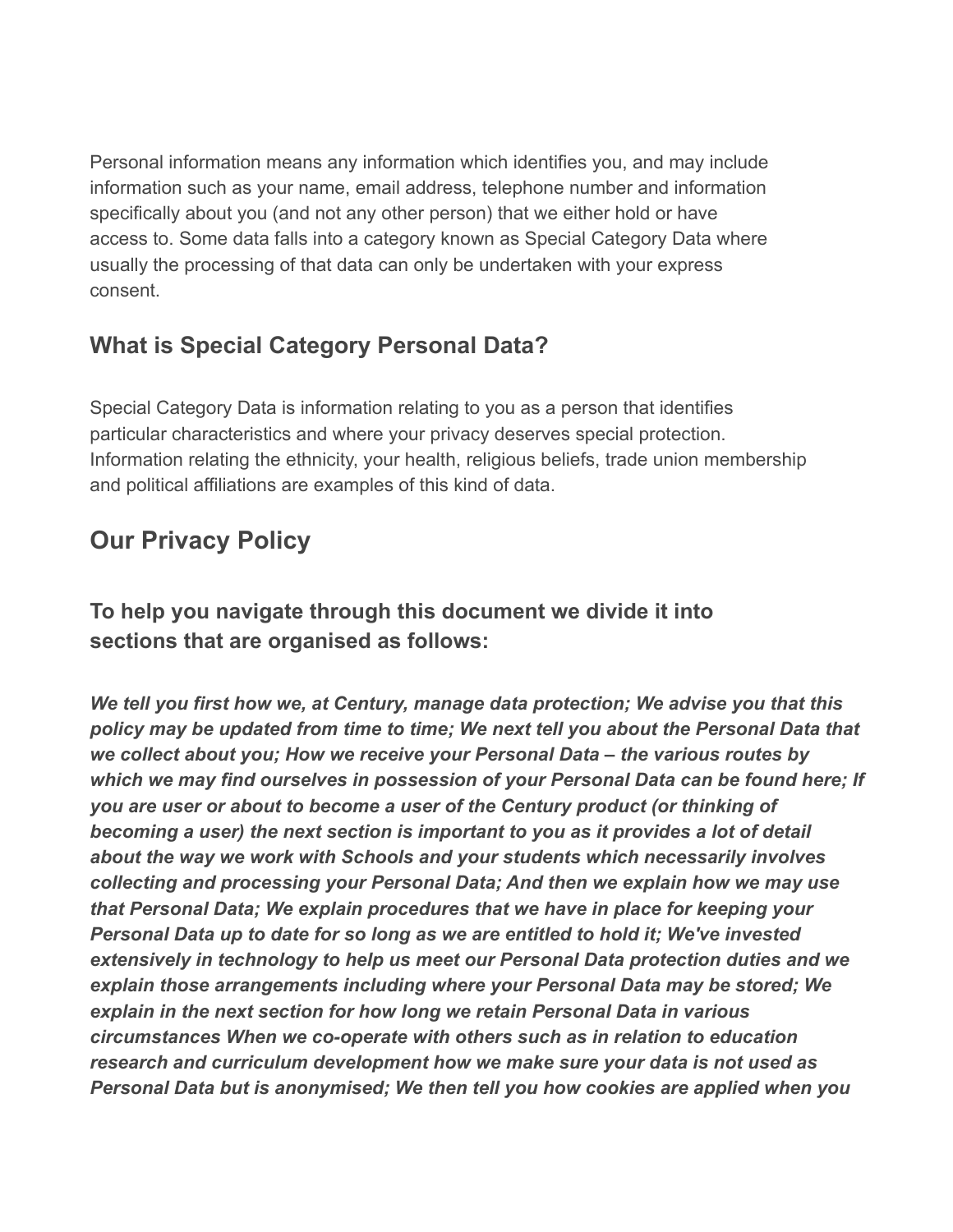*are using our website;. We provide some important information about any links to other websites you may find and access on our website; If you access our website from overseas this section is relevant to you; You have various rights under Data Protection Legislation where we are expected to and we will assist you. We summarise your rights here; Finally we help you understand how to raise issues of concern with you and provide you with contact details for the Information Commissioner's Office;*

### **How we manage Data Protection compliance**

Having regard to our responsibilities to comply with the General Data Protection Regulation and other applicable laws, we have appointed an appropriate person to oversee and to assure compliance of our business with all data protection and e-privacy rules. That person is Gareth Parker and may be contacted at info@century.tech.

## **Notification of changes to our privacy policy**

We are continually improving our methods of communication and adding new functionality and features to this website and to our existing services. Because of these ongoing changes, changes in the law and the changing nature of technology, our data protection practices will change from time to time. If and when our data protection practices change, we will update this privacy policy to describe our new practices. We encourage you to check this page regularly. This policy was last updated on 7 March 2022.

We have updated this policy to recognise the responsibilities we have under the General Data Protection Regulation and related UK data protection laws.

## **The Personal Data we collect**

We only hold Personal Data which is directly relevant to our dealings with you and, where any processing we may subsequently undertake of that data can be carried out by us lawfully – for example in pursuance of our legitimate interests as explained within this Policy or for purposes relating to the entering into of a contract with you or an organisation (such as a School) and the subsequent provision of services under that contract. That data will be held and processed in the way we describe within this Policy.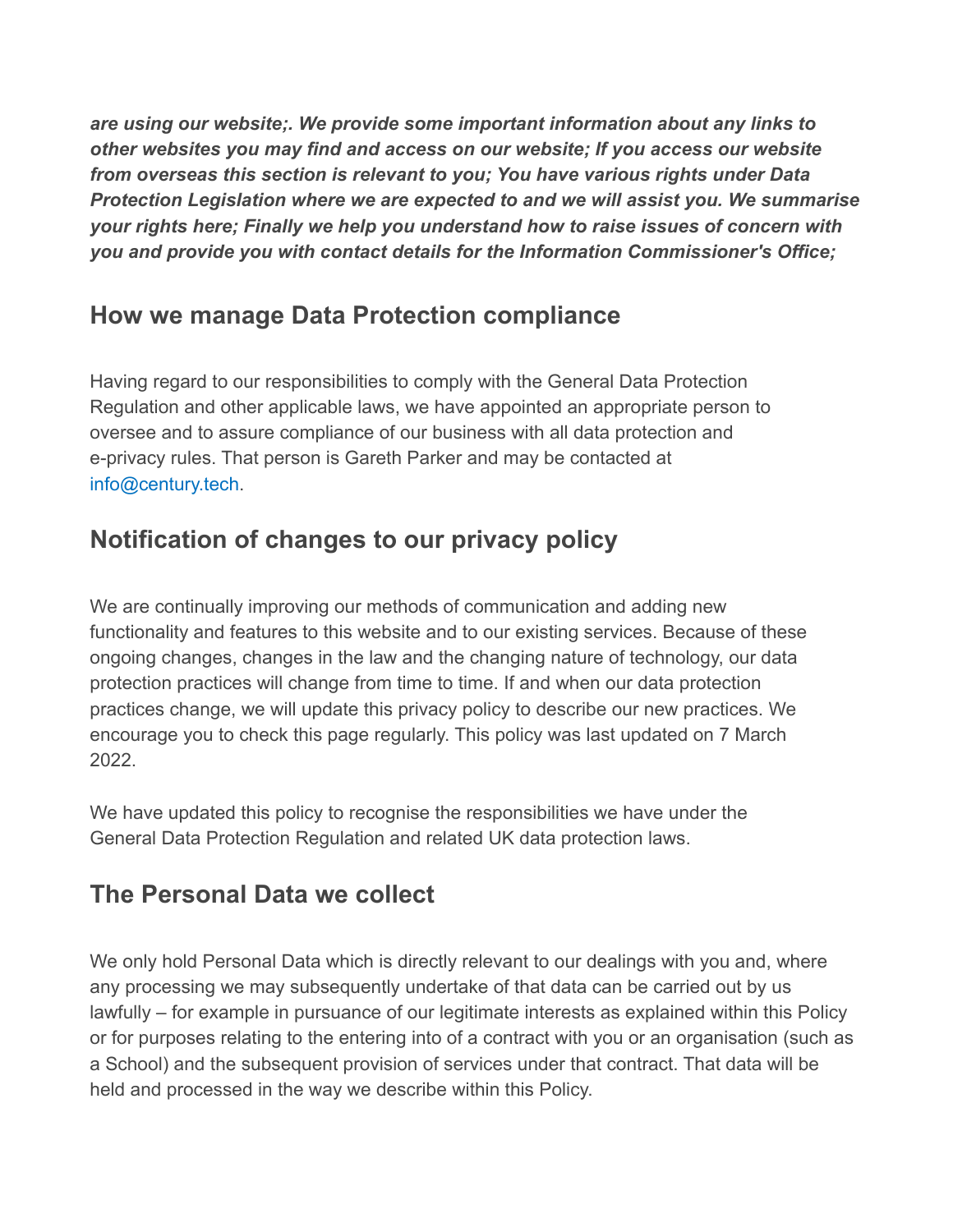You may have been directed to this Policy through a weblink we provided you with. We make individuals aware of our policy in relation to our holding and any processing of that person's data at the point of collection of the Personal Data concerned.

### **How we collect Personal Data**

We may collect your Personal Data at the point you make an enquiry of Century. This includes any information you provide through our website, telephone enquiry you may make and enquiries that we receive at trade fairs and in other marketing activities we conduct. Certain information may already be held by us when you make contact if you have researched our business and the Century product but until you make contact with us will have been held on an anonymised basis.

By providing us with your business card or completing any enquiry form that we offer to you we will communicate with you assuming that you are happy that we do so. We will invite you to consent to our retaining your information and the consent you can provide may be withdrawn at any time by contacting: info@century.tech. Your personal details will initially be processed in these circumstances on the basis that it is in our legitimate interest to engage with individuals and organisations who are interested in Century-Tech our products and services and what we do within the education sector.

Thereafter we will only retain your personal information if we are entitled to do so based upon you having freely consented to further communication or you agreeing to pilot or take a subscription to the Century Learning Platform or any other product or service that we offer.

When you indicate that you wish to receive information from us we will accordingly only retain your information on a basis that entitles us to thereafter hold and use that Personal Data with an express consent provided by you to us holding the data and for each purpose that we then intend to use that data. If you sign up for any training event or conference we also require personal information (possibly including dietary requirements) so that we can communicate with you and prepare for your involvement in the event.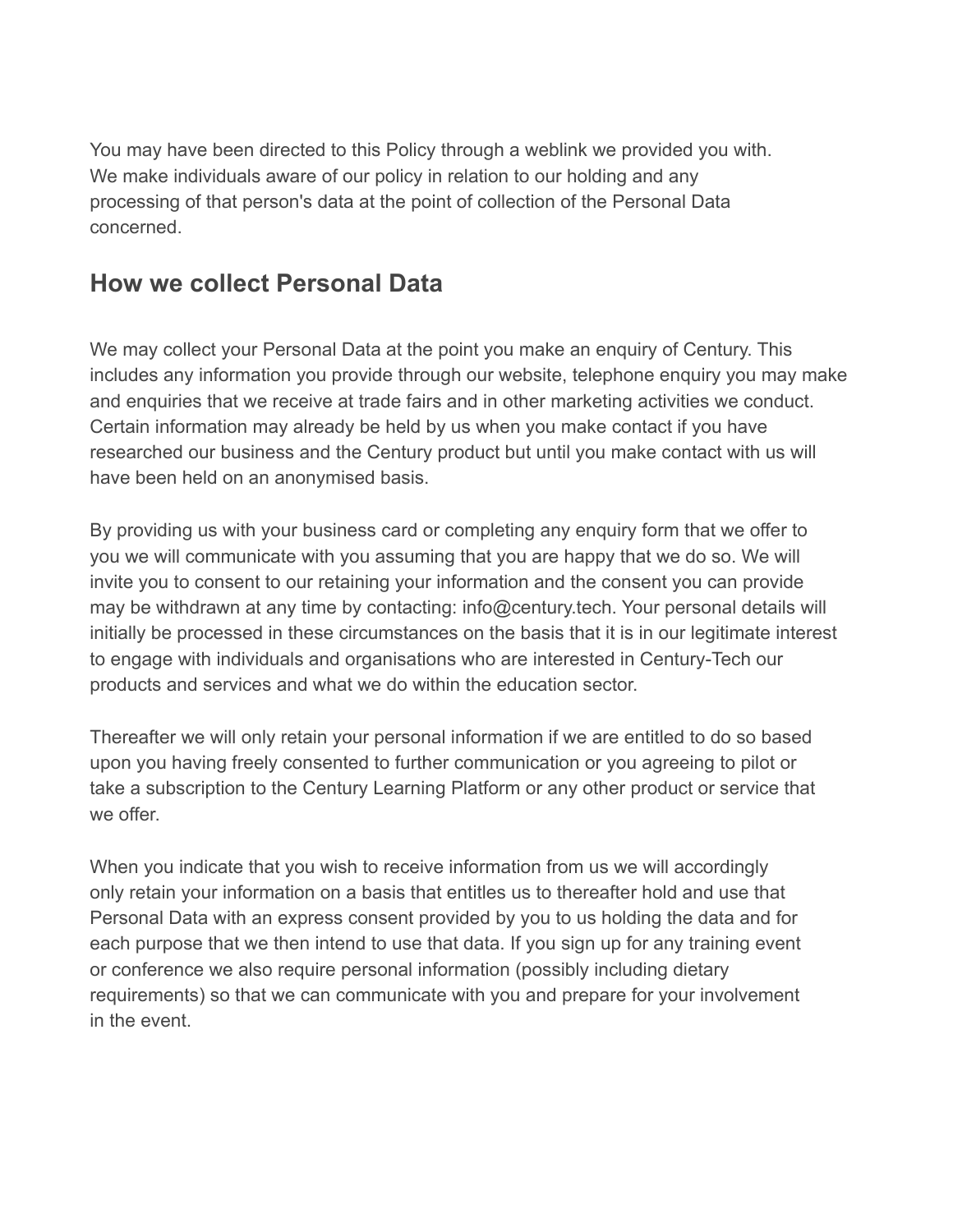#### **More about Information Collected to enable use of Century**

#### *Information collected in connection with registration – Educational establishments and Teachers*

We will collect and process the following data about teachers (which include any staff engaged by the educational establishment who utilise the Platform) in connection with registration for the Platform.

The information will be collected either from the person granted administrative rights on behalf of the educational establishment (if the Educational establishment has registered) or you as the individual teacher (where the individual teacher has registered). The information is collected within the Platform or as a result of any correspondence with us by phone, email or otherwise.

The information which may be collected includes your name, e-mail address, password, educational establishment name and location details, together with other optional information such as a contact number and date of birth.

#### *Information collected in connection with sign-in – Students*

The Platform enables the educational establishments and/or teacher to make the services on the Platform available to specific students based on the subscription agreement. The students will only be able to access the Platform if the educational establishment/teacher has provided the student with the appropriate login or ID access code and the student may be required to enter his name, username, password and date of birth. Please refer to the education establishment's privacy policy to understand more about how the Personal Data captured is used in the course of the provision of education by that establishment.

The information which will be collected from students in connection with signing into the Platform will username and password only. It is the responsibility of each Customer being the educational establishment or an individual teacher authorised by you to ensure that any student to whom they intend to provide with a login or an ID access code (including, without limitation, students under the age of 13) have, before any such login or code is provided, obtained all necessary consents and permissions (from a parent and/or guardian) to use the Platform and for us to collect and process any user data.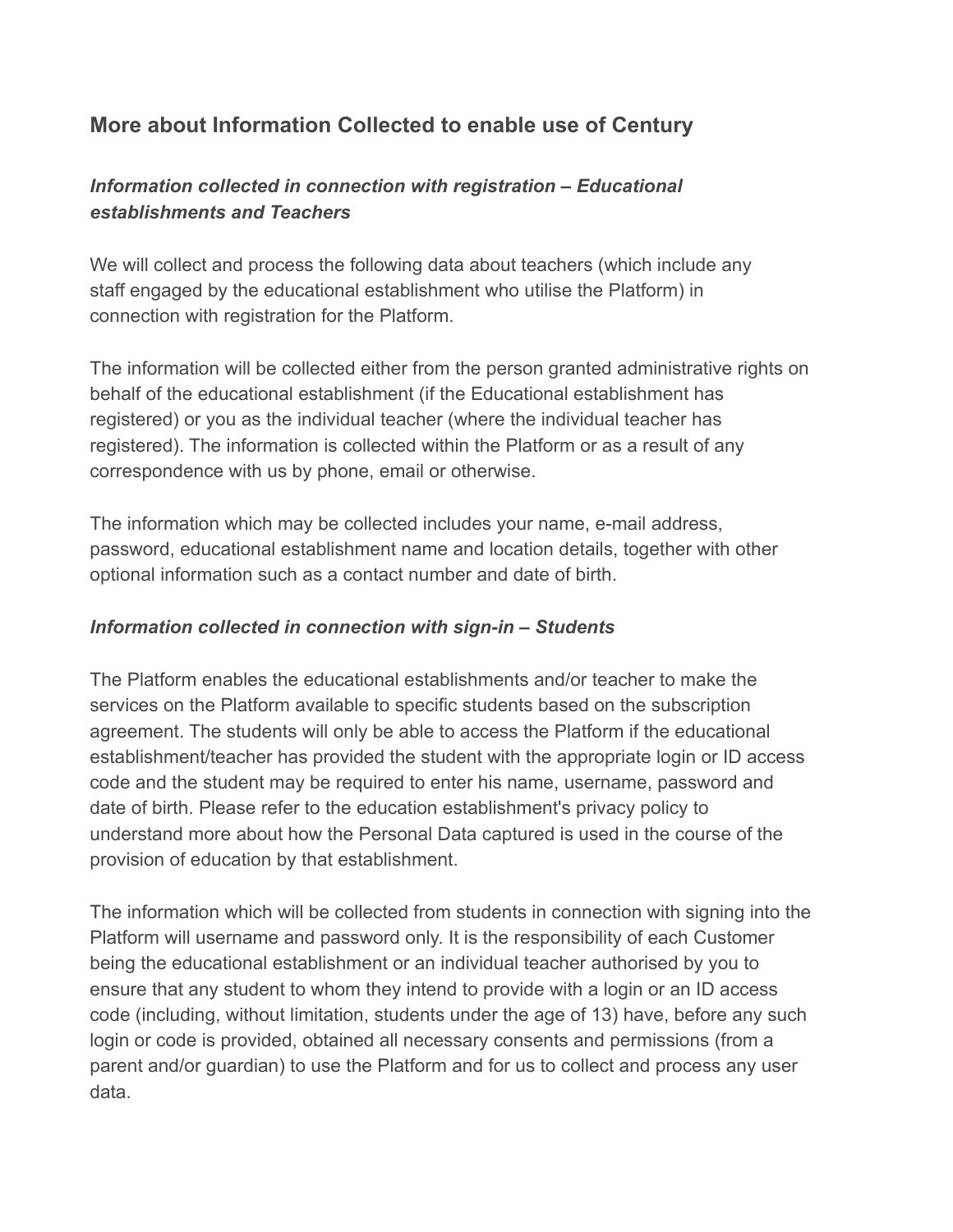You are also reminded that upon a student attaining the age of 13 there is a legal requirement to retake consent directly from the student and we require the relevant School to secure that consent

As a Teacher user you acknowledge and warrant that you have and will provide all requisite authority from, and on behalf of, the student including where relevant the parent/guardian of the student and on behalf of the educational establishment to (i) for you to provide the Platform and make it available to student users; (ii) allow the student to use the Platform and (iii) and to make any User Data available to us in connection with the use of the Platform on the terms set out in our terms and conditions and this privacy policy.

#### *Information collected in connection with day to day use of the Platform*

Information will be collected in connection with day to day use of the Platform if the user chooses to share such information.

#### *Technical information which we collect about you*

We will automatically collect the following information in connection with the Teacher Users and Student Users use of the Platform:

- technical information, including your login information, the Internet protocol (IP) address; used to connect the computer to the Internet, browser type and version, time zone setting, browser plug-in types and versions, operating system and user device;
- information relating to your visit, including the date and time of access, the duration of your visit to the Platform, details of the Platform features which were utilised during the visit and for how long, the location from which the Platform was accessed page response times;
- download errors, page interaction information (such as scrolling, clicks, and mouseovers);
- methods used to browse away from the page and any phone number used to call our customer service number.

In particular the Platform utilises both Google Analytics and Mixpanel, web analytics services provided by Google, Inc and Mixpanel, Inc, respectively. Google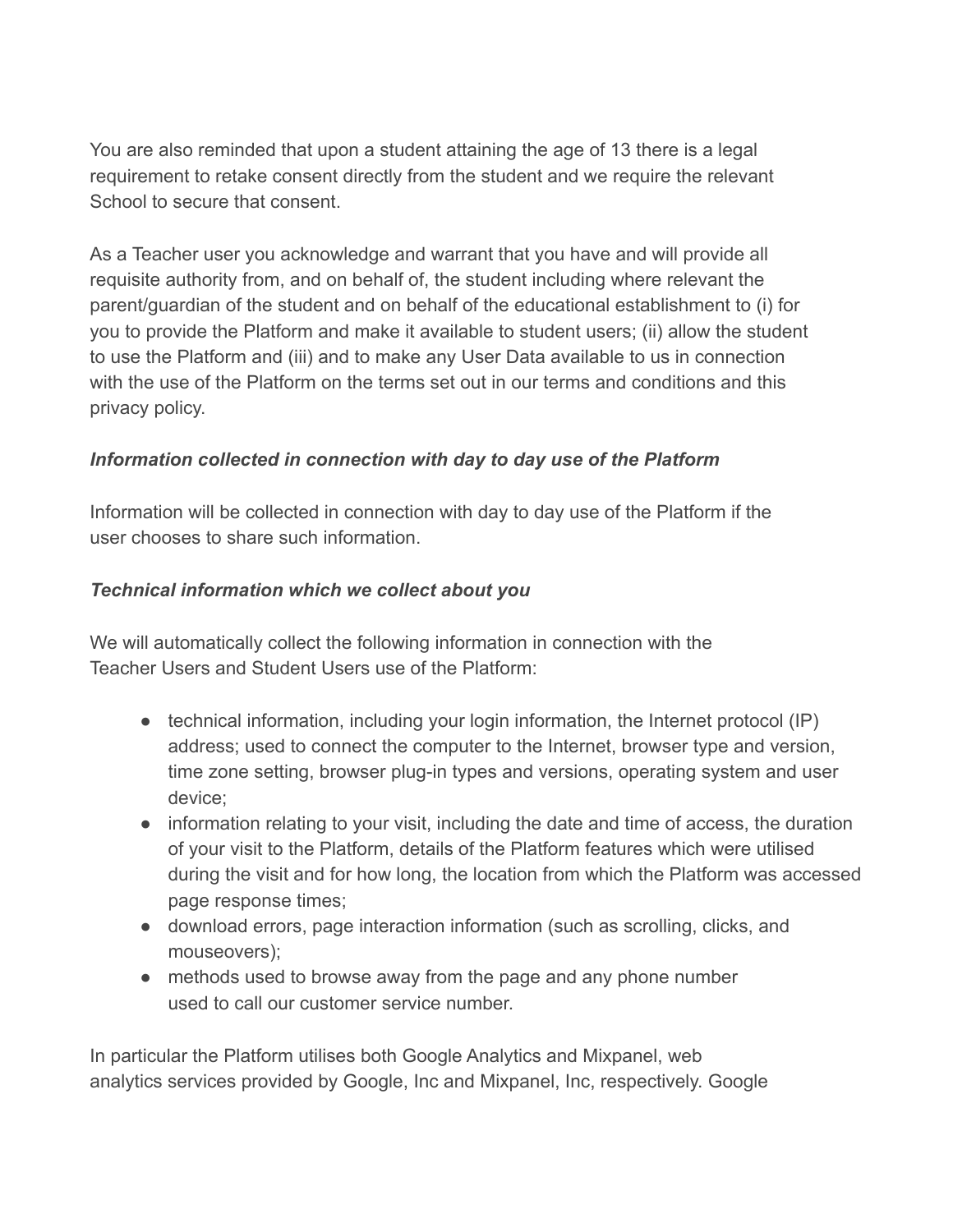Analytics and Mixpanel use cookies to help analyse and provide the technical information referred to above as being collected in connection with the use of the Platform.

Much of this information will be collected using cookies. For details of cookies and their use in connection with the Platform please see our Cookies Policy.

#### *Information collected in connection with registration – Century Tech Platform for Parents*

We will collect and process the following data about subscribers to products and services we offer in connection with that person's registration on the Platform. The information will be collected from the person subscribing at the point of registration. The information which may be collected includes your name, e-mail address, password, any relevant educational establishment name and location details. We will also need to receive from you and hold security related information such as a contact number and date of birth in order that we can validate further interactions with you.

#### *Information collected in connection with sign-in - The Subscriber*

You will be requested to confirm the identity of pupils or students who are users of the Platform ("Century Users") and who are to be associated with your registration. You are responsible for ensuring that the individuals you identify are aware that you are creating the registration and that where the individual is 13 years or older in the process of registering you warrant that you hold the consent of that individual to provide the relevant information. Where the child is under 13 years of age you warrant that in providing any consent you are a parent or carer of that individual and are accordingly entitled to exercise the required consent.

## **Our use of your Personal Data**

#### **For our marketing purposes**

If you indicate now or at a future time that you consent to our doing so, we will maintain the personal information you provide us with so that we may:

● contact you to inform you of new services and products we will be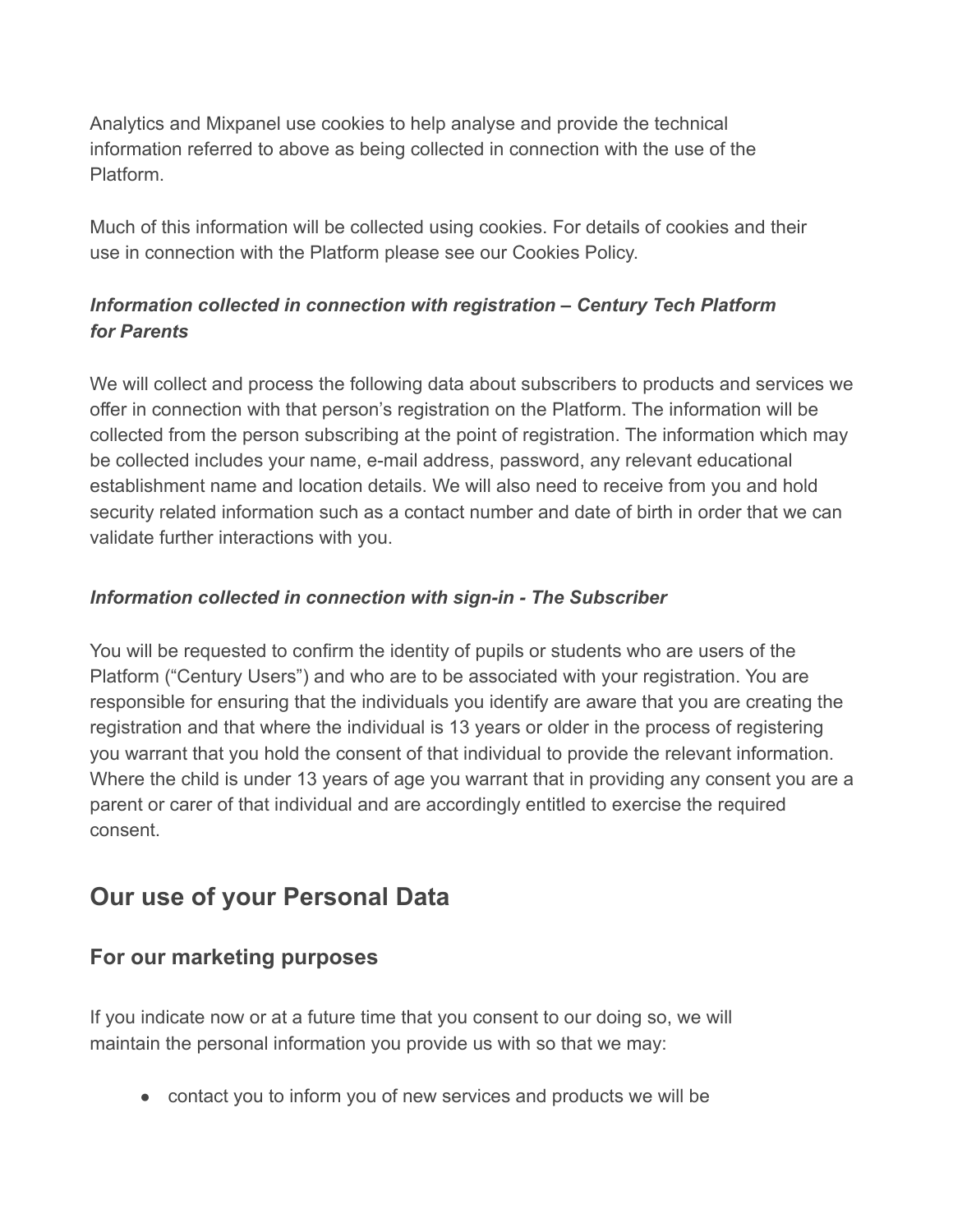providing;

- send you requested information about our services or products; or
- contact you with updates in the further development of any products and/or services you have expressed interest in.

We consider that we may use your personal and our processing of that Personal Data will accordingly arise in the course of pursuing our legitimate interests as a business engaged in and committed to the success of the education sector. Our emails provided on the basis above will always have an opt-out option in respect of further communications.

### **For purposes of entering into contracts and the management and administration of the contract**

We will use the personal information we hold to note enquiries that may be raised in any way that is provided for under the contract. This includes use by users or our products or services of any helpline facility that we provide.

Where you are a school, college or other institution will hold details of your Data Protection Officer or if you do not have one the individual you have identified as responsible for data protection matters.

### **For the purpose of providing services as required by our contracts with schools, their students and other customers (including Parents and Carers) and to continue developing and improving our products and services.**

We hold information about certain persons for purposes associated with the administration of contracts that we hold with schools and other customers of our business. We will hold that information for so long as we have a contract with the organisation or individual concerned or until in the case of a school, college or other institution we are advised of any change in the person or persons we are to work with in the administration and management of the contract in which case details of the previous individual will be deleted immediately unless we are then provided with a consent by that person to continue to communicate in relation to our products and services.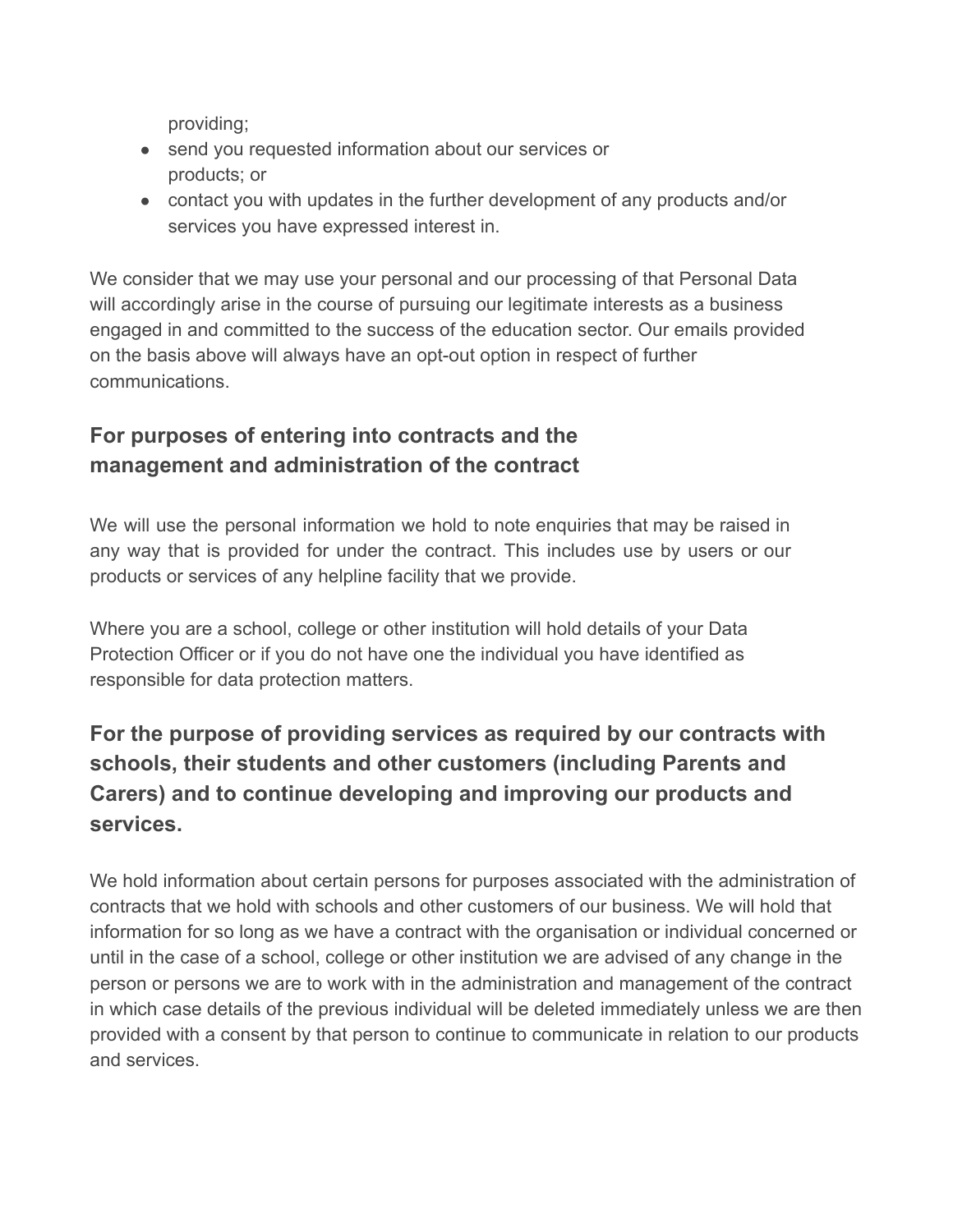In the case of any individual subscribing to a product or service we provide we will hold information about certain the subscriber for purposes associated with the administration of contracts that we hold with that person.

We hold a record of individuals who call any helpline services that we provide (this will include circumstances where an individual contacts us by another means but is referred to the helpdesk). We will request the following details name, education establishment name and email address.

We will also have access from time to time to personal and other data that a School that is our customer is the Data Controller of. This data will be provided by the School either directly or via a third party that is commonly referred to as a data extractor. Please refer to the privacy policy of any school that you may be interested in to understand how it expects us to operate with the School as a Data Processor.

#### **To administer events that we organise**

We will use information provided at the point of registration to attend any event that we organise such as training workshops, seminars and events we organise at Trade Fairs to keep you advised of the event prior to it being held. We may also contact you afterwards to encourage you to provide us with feedback relating to the event you have attended.

### **Keeping your Personal Data up to Date**

Where we keep in touch with you to give you information about Century and our services we ask you from time to time to check the Personal Data that we hold and we will be glad to up date that in accordance with your wishes. For students and staff involved with the Century Learning Platform our agreement with the School requires the School to provide us with information concerning Staff and Users when any of that information changes (such as a new Student to be provided with access to the Platform or a change in identity of a member of staff).

## **Unsubscribe and Right to have Personal Data Deleted**

Where you have consented to contact being made by us with you for any of the purposes mentioned above but you no longer wish to receive emails from us or wish to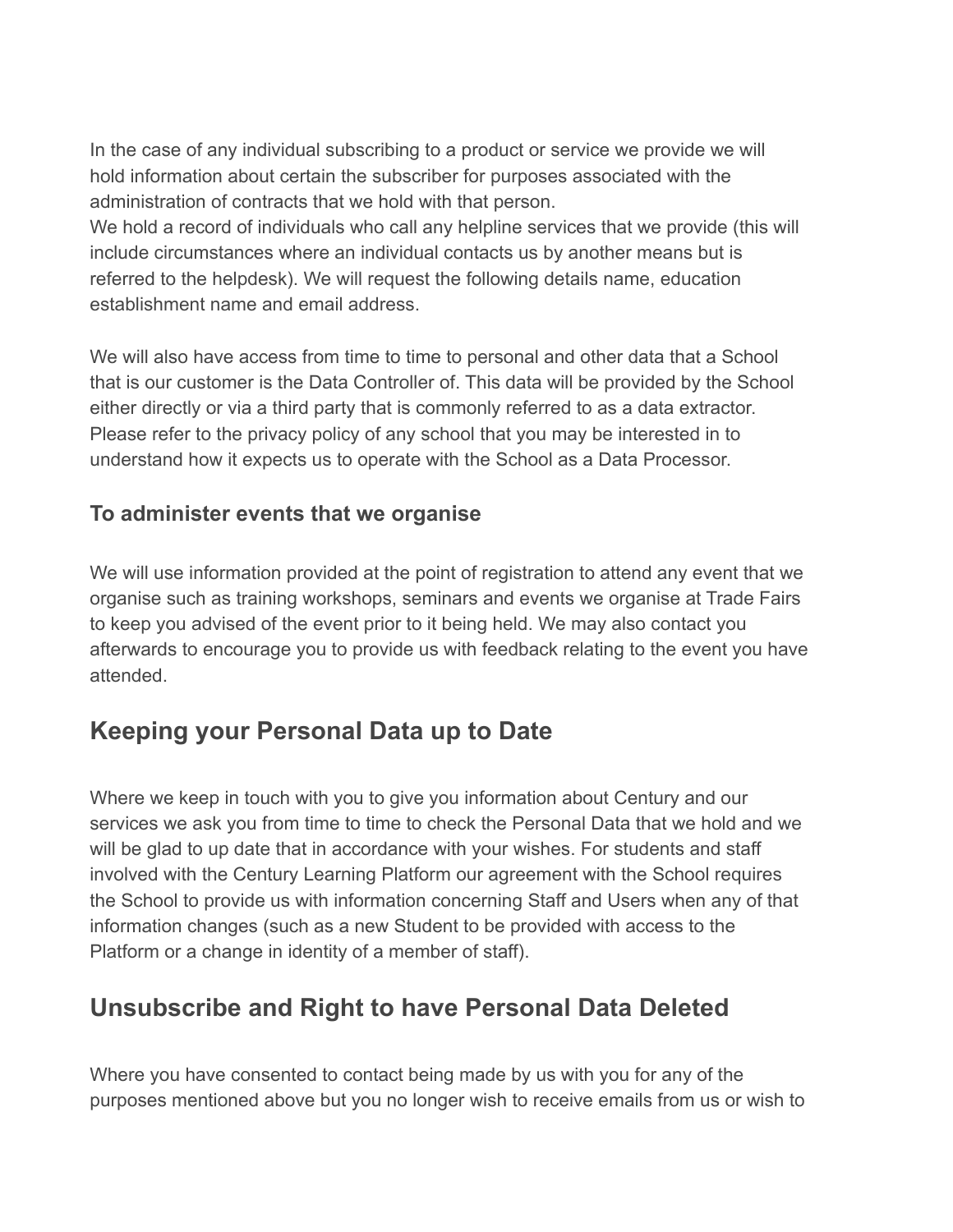change your selections as to how or what our contact with you should be please email us at the address given in section 1 with "Email Unsubscribe" in the subject heading. We will act upon this as soon as practicable.

You may also wish to write to us at the address given in at the beginning of this Policy. If you choose to unsubscribe from our mailing lists we will only make contact with you again in circumstances where you have consented to our being re-provided with your information and that contact is authorised by you.

## **How your information is stored securely**

Century has exclusive access to a secure service upon which data is stored. There are also effective data back up arrangements in place in case a data loss incident arises and we need to restore your data back into our system.

Our data centre facility is provided under subcontract. We facilitate the transfer of data to Amazon Web Services ("Amazon") Amazon is a company expert in the provision of secure data storage facilities. More information is available here: https://aws.amazon.com/privacy/.

## **How long do we hold your Personal Data?**

If you make any enquiry of us that does not within a period of 30 days leads to our providing you with a proposal to provide any of our products and/or services we shall delete the information we have or (if we wish to retain certain information for the purposes of the further development of our products and services) retain certain information but in a fully anonymised format.

We hold information relating to individuals who are nominated by Schools and other Customers including individual subscribers as authorised to work with us in contract management and administration for so long as that authorisation is in place or until the contract us with us comes to an end if earlier.

We will process on behalf of a School data (including Personal Data) where we provide data service centres for so long as we are required to do so in our contract with that party.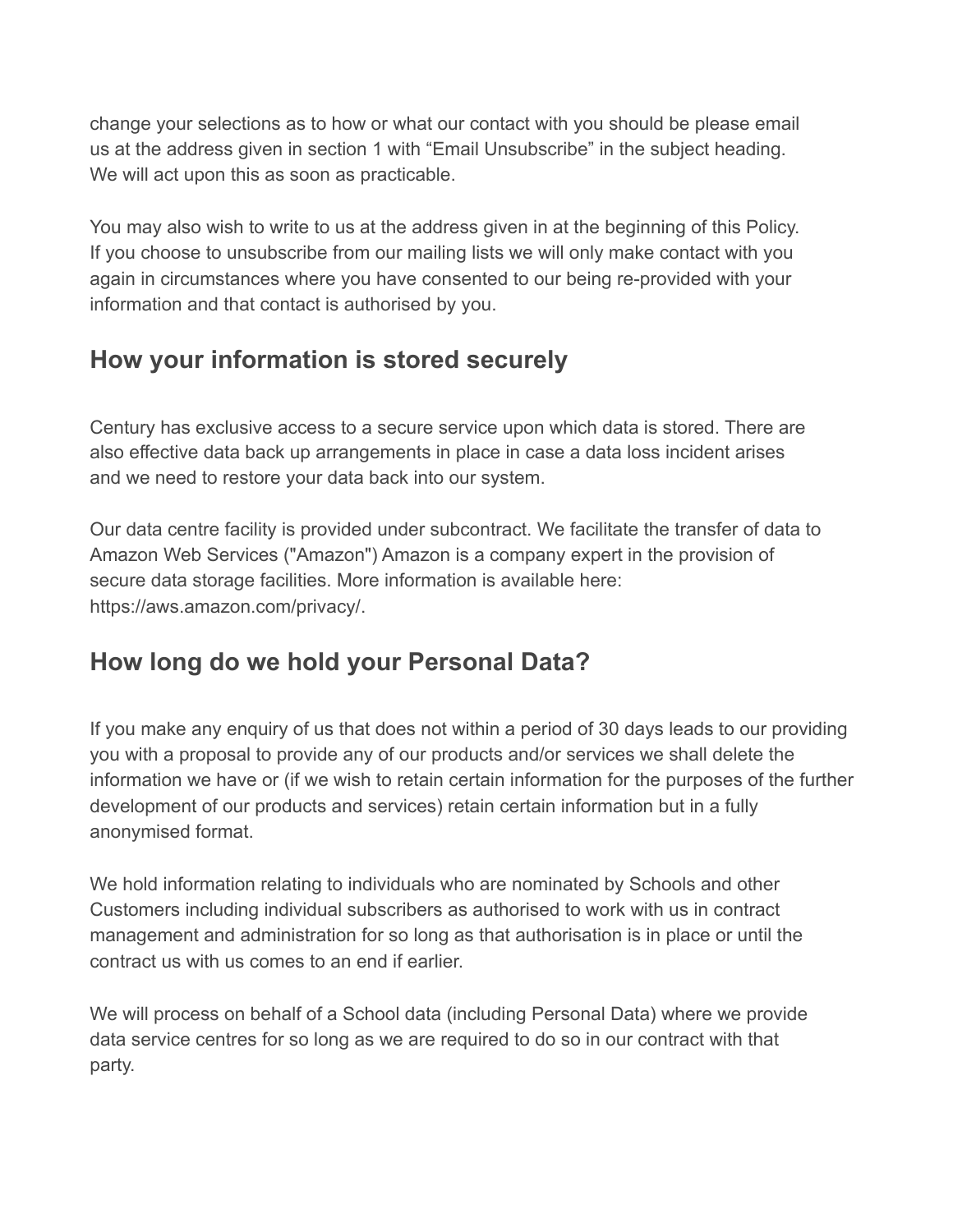If you register for or attend any event that we organise or participate in and we receive your personal information relating to that, you may be invited to agree that we market to you thereafter in which case your personal information will continue to be held us explained earlier in this Policy. In all other cases your information will be deleted by no later than 60 days

## **Anonymous data collected through this website**

In addition to the information we collect as described above, we use technology to collect anonymous information about the use of our website. For example, our web server automatically logs which pages of our website our visitors view, their IP addresses and which web browsers they use. This technology does not personally identify you – it simply enables us to compile statistics about our visitors and their use of our website.

Our website contains hyperlinks to other pages on our website. We may use technology to track how often these links are used and which pages on our website our visitors choose to view. Again this technology does not identify you personally – it simply enables us to compile statistics about the use of these hyperlinks.

### **Cookies and similar technologies**

In order to collect the anonymous data described in the preceding paragraph, we may use cookie technology on our website.

A cookie is a small piece of information which is sent to your browser and stored on your computer's hard drive, mobile phone or other device. Cookies do not damage your computer.

You can set your browser to notify you when you receive a cookie. This enables you to decide if you want to accept it or not. However, some of the services and features offered through our website may not function properly if your cookies are disabled. We use two types of cookies on our website:

#### **Strictly necessary cookies**

These cookies are essential in order to enable you to move around the website and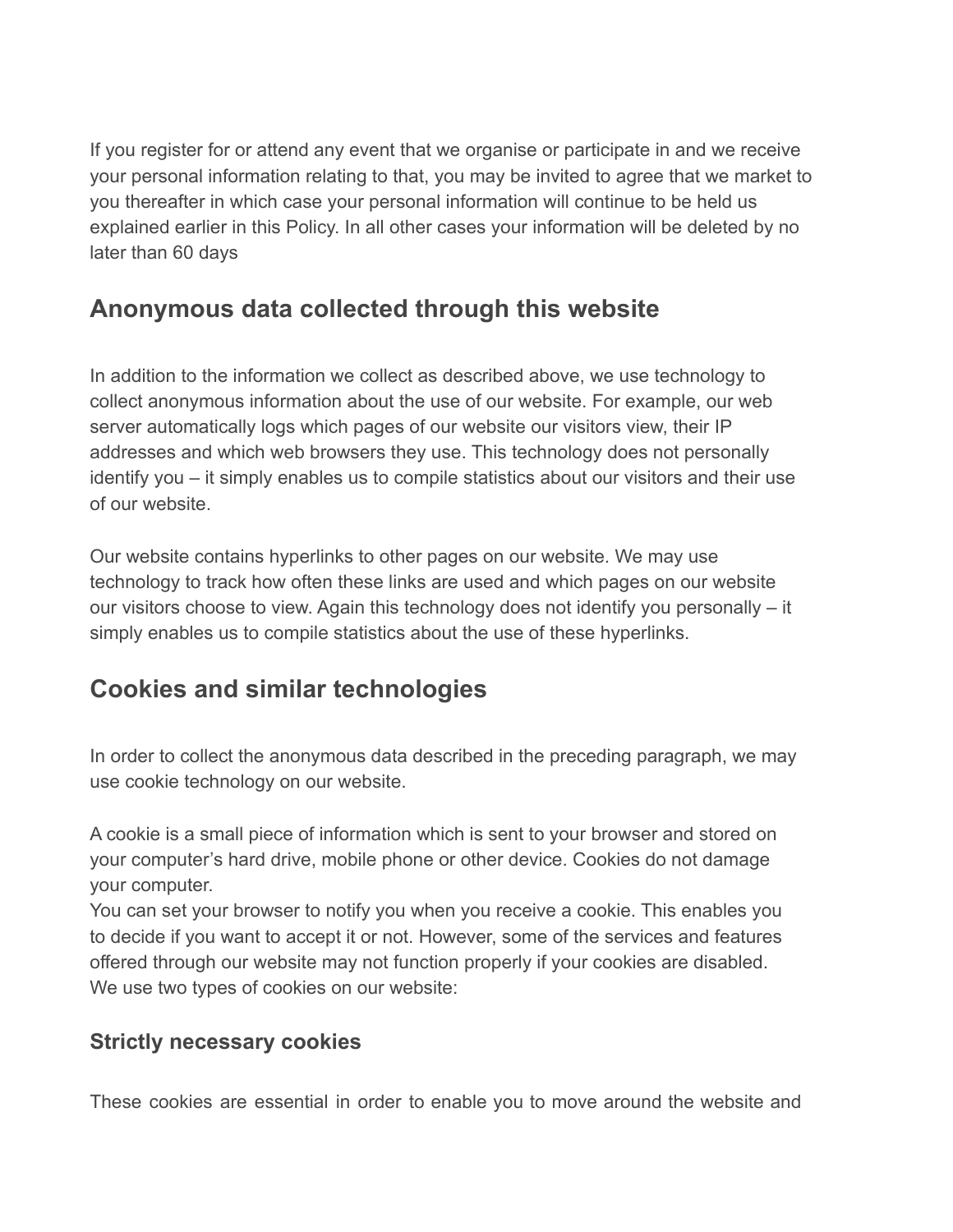use its features. Without these cookies, services you have asked for cannot be provided. They are deleted when you close the browser.

#### **Performance cookies (e.g. Google Analytics)**

These cookies collect information in an anonymous form about how visitors use our website. They allow us to recognise and count the number of visitors and to see how visitors move around the site when they are using it. This helps us to continually improve the site. We may also use your IP address to help diagnose problems with our server, to administer our website and to improve the service we offer to you. An IP address is a numeric code that identifies your computer on a network, or in this case, the internet. Your IP address might also be used to gather broad demographic information.

We may perform IP lookups to determine which domain you are coming from (i.e. aol.com, yourcompany.com) to more accurately gauge our users' demographics.

Information from these types of cookies and technologies or about website usage is not combined with information about you from any other source. None of the cookies or technologies that we use will personally identify you.

#### **Consent**

To comply with current legislation, we need to ask for your consent to set the performance cookies described above. When you arrive on our website a banner appears asking for your consent to place performance cookies on your device. By continuing to use our website or by clicking 'OK', we assume that you consent to cookies being placed on your device. If you do not agree please leave our website immediately. Once your consent has been provided, this message will not appear again when you revisit. If you, or another user of your computer, wish to withdraw your consent at any time, you can do so by altering your browser settings.

## **Links to other websites**

Our website may contain hyperlinks to websites that are not operated by us. We urge you to review any privacy policy posted on any site you visit before using the site or providing any personal information about yourself.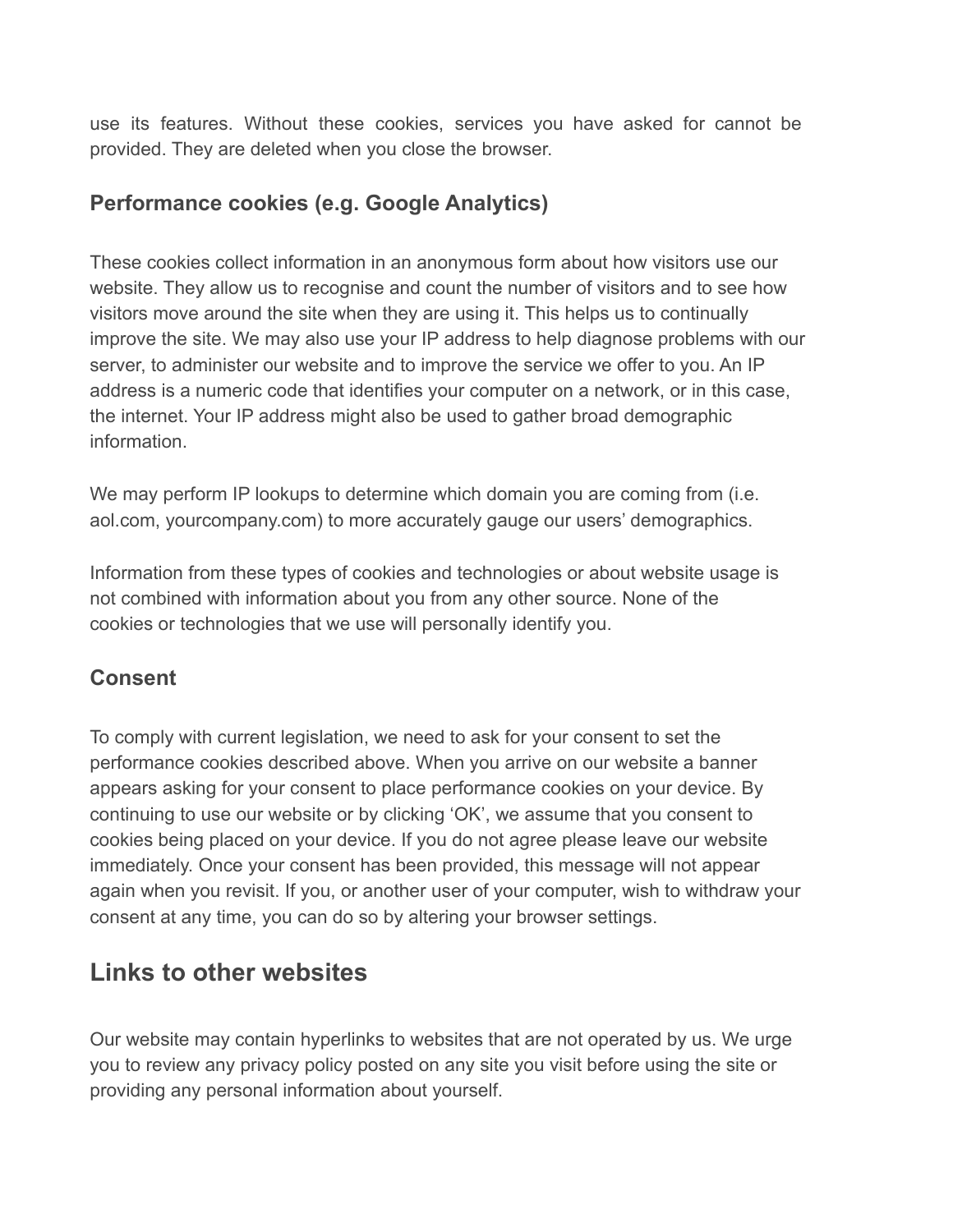## **Transfer of data abroad**

If you are visiting this website from a country other than the country in which our servers are currently located (in the United Kingdom and the Republic of Ireland) the various communications will necessarily result in the transfer of information across international boundaries. By visiting this website and communicating electronically with us, you consent to the processing and transfer of your personal information as set out in this privacy policy.

## **Your rights**

Under certain circumstances, you have rights under data protection laws in relation to your personal data. These include the following rights:

The right to request access to your personal data; The right to request correction of your personal data; The right to request erasure of your personal data; The right to object to processing of your personal data; The right to request restriction of processing your personal data; The right to request the transfer of your personal data; The right to withdraw consent

You can find out more about your rights at the Information Commissioner's Office website: www.ico.org.uk

If you wish to exercise any of the rights set out above, please contact us via Gareth Parker at info@century.tech. You will not have to pay a fee to access your personal data (or to exercise any of your other rights). However, we may charge a reasonable fee if your request is clearly unfounded, repetitive or excessive. Alternatively, we may refuse to comply with your request in these circumstances. We may need to request specific information from you to help us confirm your identity and ensure your right to access your personal data (or to exercise any of your other rights). This is a security measure to ensure that personal data is not disclosed to any person who has no right to receive it. We may also contact you to ask you for further information in relation to your request to speed up our response. We try to respond to all legitimate requests within